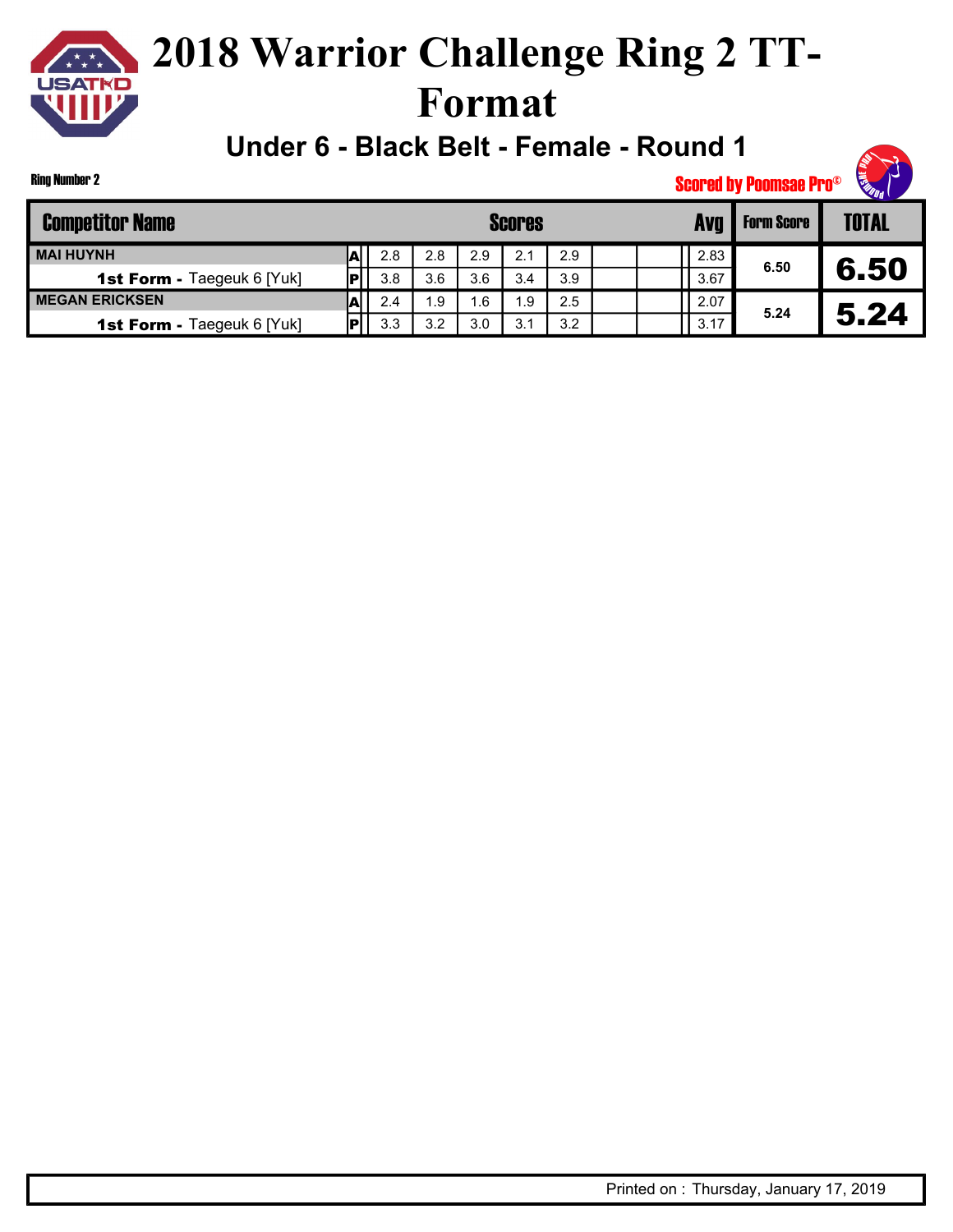

**Under 6 - Black Belt - Female - Round 2**



Ring Number 2

| <b>Competitor Name</b>             |     |     |     | <b>Scores</b> |     |  | Avg  | <b>Form Score</b> | <b>TOTAL</b> |
|------------------------------------|-----|-----|-----|---------------|-----|--|------|-------------------|--------------|
| <b>MAI HUYNH</b>                   | 2.5 | 2.6 | 2.6 | 2.3           | 3.2 |  | 2.57 | 6.20              |              |
| <b>1st Form - Taegeuk 7 [Chil]</b> | 3.7 | 3.6 | 3.6 | 3.4           | 3.8 |  | 3.63 |                   | 6.20         |
| <b>MEGAN ERICKSEN</b>              | 2.7 | 2.0 | . 9 | .6            | 2.2 |  | 2.03 | 5.16              |              |
| <b>1st Form - Taegeuk 7 [Chil]</b> | 3.3 | 3.5 | 2.8 | 3.0           | 3.1 |  | 3.13 |                   | 5.16         |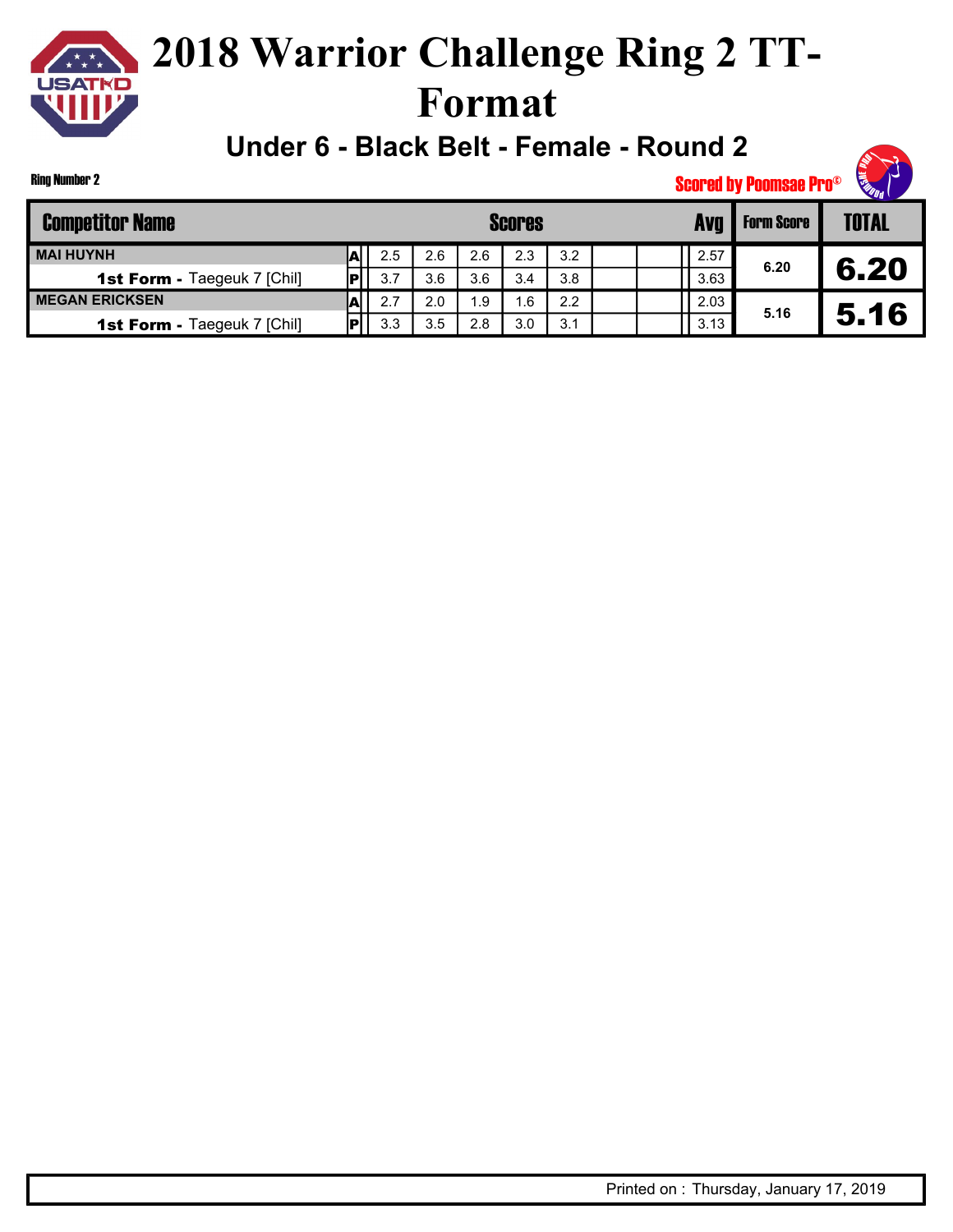

**Under 6 - Black Belt - Female - Round 3**



Ring Number 2

| <b>Competitor Name</b>            |     |     |     |     | <b>Scores</b> |     |  | Ava  | <b>Form Score</b> | <b>TOTAL</b> |
|-----------------------------------|-----|-----|-----|-----|---------------|-----|--|------|-------------------|--------------|
| <b>MAI HUYNH</b>                  | ЛI  | 2.8 | 2.7 | 3.1 | 2.4           | 2.9 |  | 2.80 |                   |              |
| <b>1st Form - Taegeuk 8 [Pal]</b> | IРI | 3.7 | 3.7 | 3.6 | 3.4           | 3.7 |  | 3.67 | 6.47              | 6.47         |
| <b>MEGAN ERICKSEN</b>             | A   | 1.8 | 2.0 | . 5 | 2.0           | 1.4 |  | .77. |                   |              |
| <b>1st Form - Taegeuk 8 [Pal]</b> |     | 3.2 | 3.1 | 3.1 | 2.9           | 3.0 |  | 3.07 | 4.84              | .84          |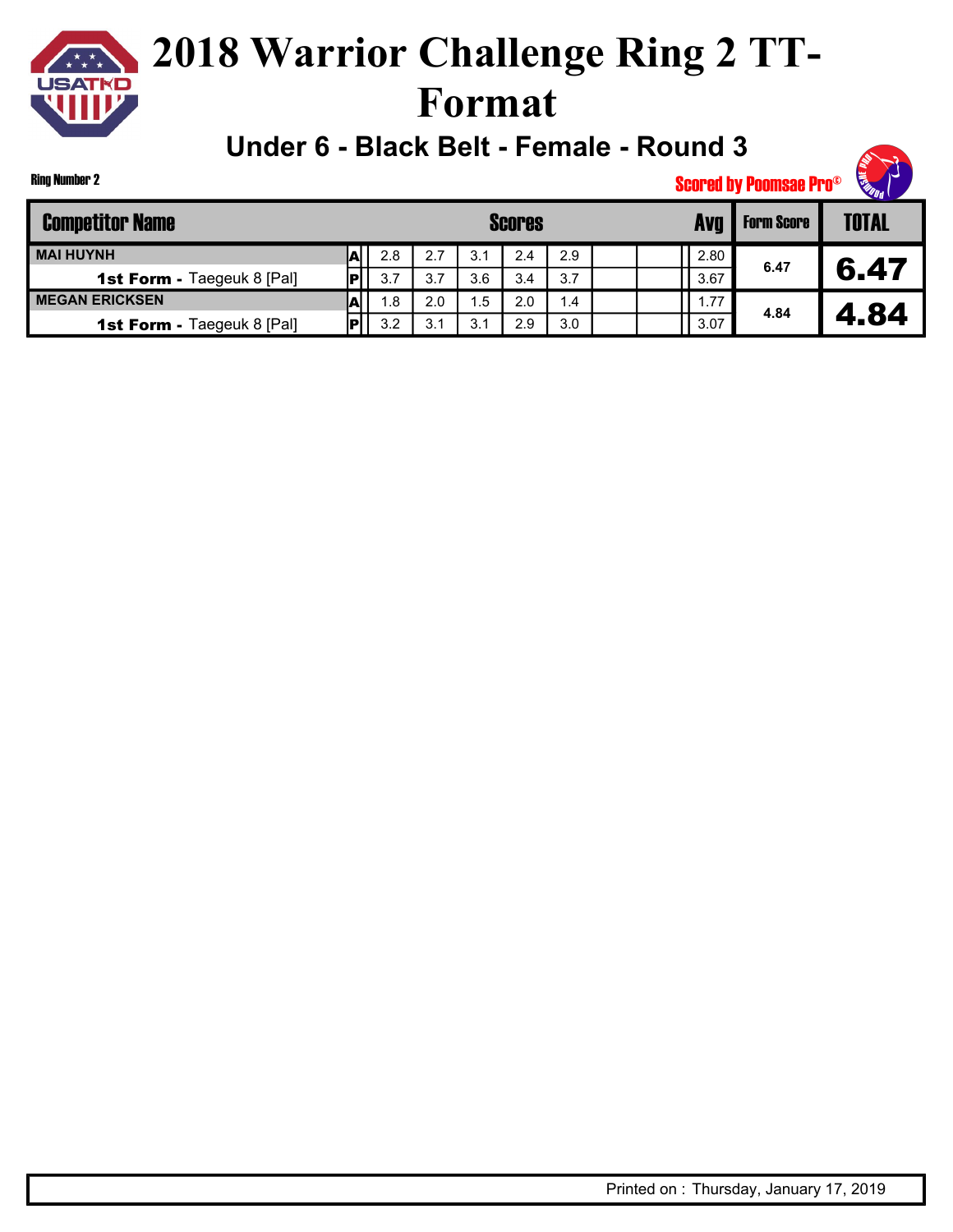

**Under 6 - Black Belt - Female - Round 4**

Ring Number 2

| <b>Competitor Name</b>  |   |     |     |      | <b>Scores</b> |     |  | Avo  | <b>Form Score</b> | <b>TOTAL</b> |
|-------------------------|---|-----|-----|------|---------------|-----|--|------|-------------------|--------------|
| <b>MAI HUYNH</b>        | м | 2.9 | 3.0 | 2.8  | 2.5           | 2.6 |  | 2.77 |                   |              |
| 1st Form - Koryo        |   | 3.6 | 3.8 | 3.7  | 3.7           | 3.7 |  | 3.70 | 6.47              | 6.47         |
| <b>I MEGAN ERICKSEN</b> | м | 1.2 | ∣.8 | l .4 | ∣.3           | 1.5 |  | .40  |                   |              |
| 1st Form - Koryo        |   | 2.9 | 3.0 | 2.9  | 2.9           | 3.1 |  | 2.93 | 4.33              | . 33         |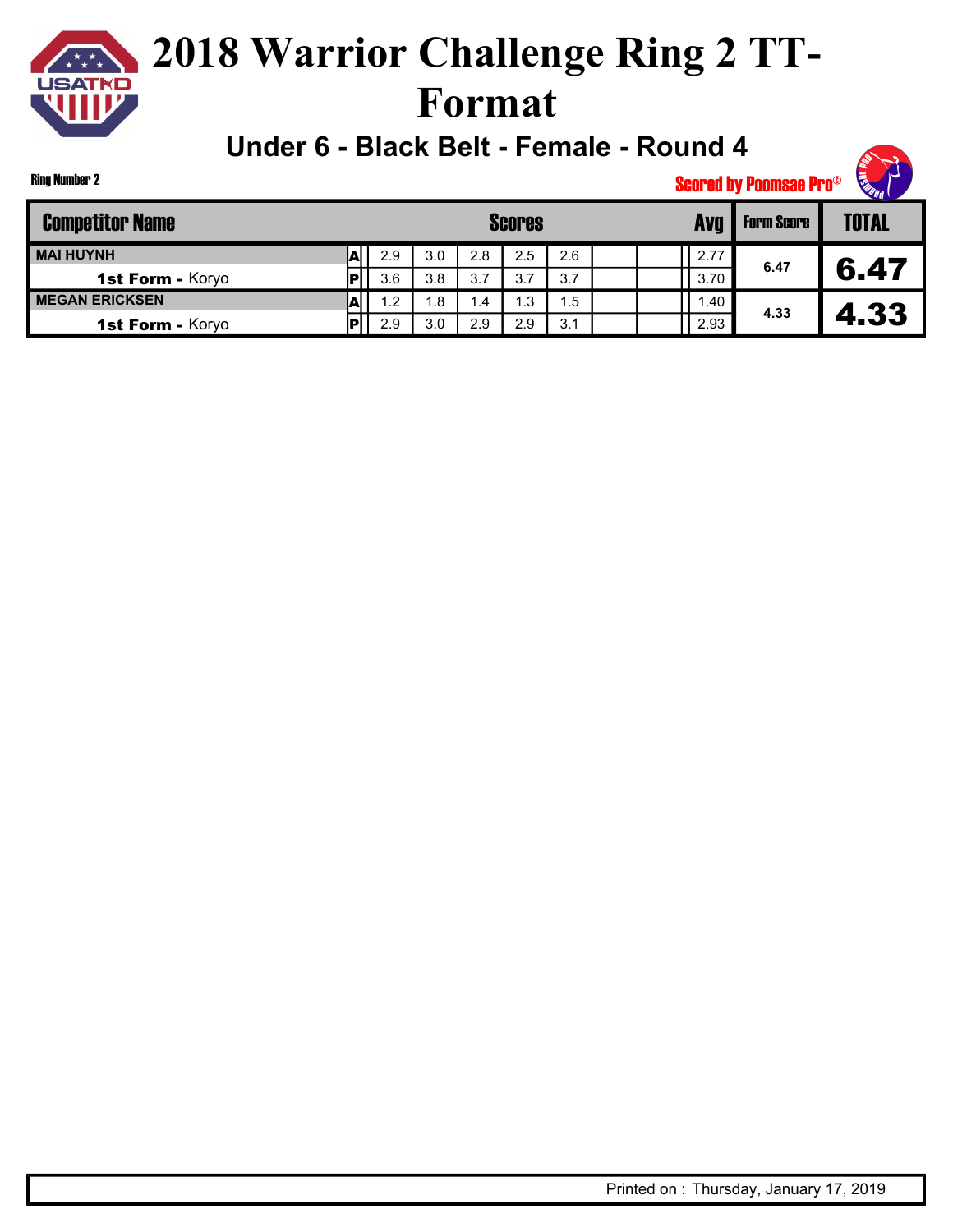## **2018 Warrior Challenge Ring 2 TT-Format**

**Tigers [8 - 9] - Black Belt - Coed - Round 1**

Ring Number 2

| <b>Competitor Name</b>            |    |     |     |     | <b>Scores</b> |     |  |      | <b>Form Score</b> | <b>TOTAL</b> |
|-----------------------------------|----|-----|-----|-----|---------------|-----|--|------|-------------------|--------------|
| <b>ATTICUS BRADLEY</b>            | A  | 2.9 | 2.7 | 2.8 | 2.2           | 2.6 |  | 2.70 | 6.43              |              |
| <b>1st Form - Taegeuk 6 [Yuk]</b> |    | 3.8 | 3.7 | 4.0 | 3.1           | 3.7 |  | 3.73 |                   | 6.43         |
| <b>HECTOR SANTANA</b>             | A  | 2.9 | 2.6 | 3.0 | 2.7           | 2.7 |  | 2.77 | 6.34              |              |
| 1st Form - Taegeuk 6 [Yuk]        |    | 3.5 | 3.6 | 3.6 | 3.4           | 3.6 |  | 3.57 |                   | 6.34         |
| <b>JEREMY HAN</b>                 | A  | 2.1 | 1.7 | 2.2 | 1.9           | 2.1 |  | 2.03 | 5.20              |              |
| <b>1st Form - Taegeuk 6 [Yuk]</b> |    | 3.2 | 3.1 | 3.5 | 3.0           | 3.2 |  | 3.17 |                   | 5.20         |
| <b>ISABELLA WOODS</b>             | Al | 1.6 | 0.9 | 0.6 | 1.2           | 1.3 |  | 1.13 | 4.00              |              |
| <b>1st Form - Taegeuk 6 [Yuk]</b> |    | 3.0 | 2.8 | 2.9 | 2.8           | 2.9 |  | 2.87 |                   | 4.00         |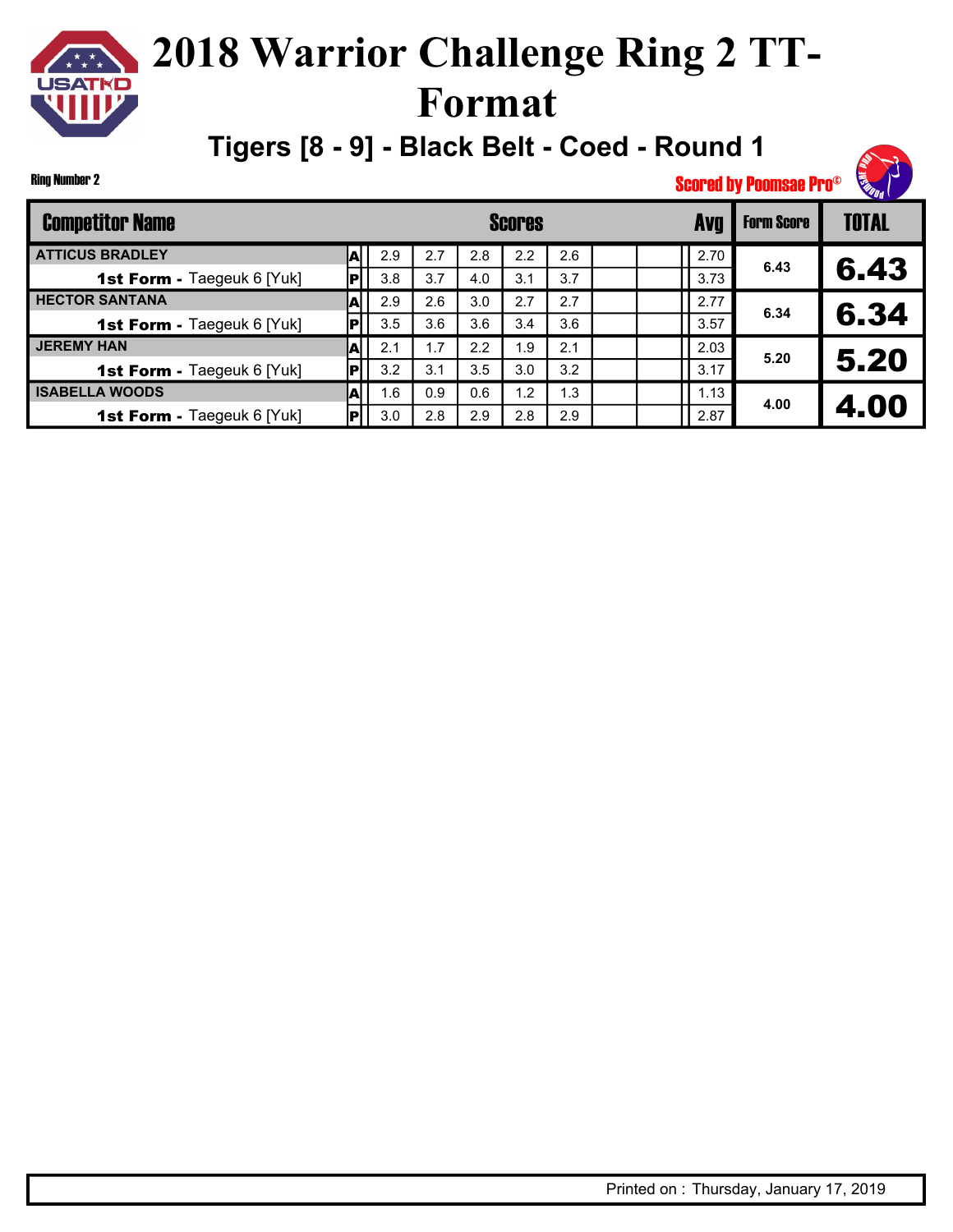## **2018 Warrior Challenge Ring 2 TT-Format**

**Tigers [8 - 9] - Black Belt - Coed - Round 2**

Ring Number 2

| <b>Competitor Name</b>             |   |     |     |     | <b>Scores</b> |     |  | <b>AVT</b> | <b>Form Score</b> | <b>TOTAL</b> |
|------------------------------------|---|-----|-----|-----|---------------|-----|--|------------|-------------------|--------------|
| <b>ATTICUS BRADLEY</b>             | А | 2.8 | 2.6 | 2.8 | 2.4           | 2.9 |  | 2.73       |                   |              |
| <b>1st Form - Taegeuk 7 [Chil]</b> |   | 3.7 | 3.8 | 3.9 | 3.5           | 4.0 |  | 3.80       | 6.53              | 6.53         |
| <b>HECTOR SANTANA</b>              | А | 2.5 | 2.3 | 2.8 | 2.5           | 2.2 |  | 2.43       |                   |              |
| <b>1st Form - Taegeuk 7 [Chil]</b> |   | 3.4 | 3.1 | 3.7 | 3.6           | 3.6 |  | 3.53       | 5.96              | 5.96         |
| <b>JEREMY HAN</b>                  |   | 1.3 | 1.0 | 1.9 | 2.2           | 1.5 |  | .57        | 4.74              |              |
| <b>1st Form - Taegeuk 7 [Chil]</b> |   | 3.1 | 2.8 | 3.2 | 3.2           | 3.2 |  | 3.17       |                   | 4.74         |
| <b>ISABELLA WOODS</b>              |   | 1.6 | 0.8 | 1.5 | 0.7           | 1.0 |  | 1.10       | 3.93              |              |
| 1st Form - Taegeuk 7 [Chil]        |   | 3.0 | 2.6 | 2.9 | 2.9           | 2.7 |  | 2.83       |                   | 3.93         |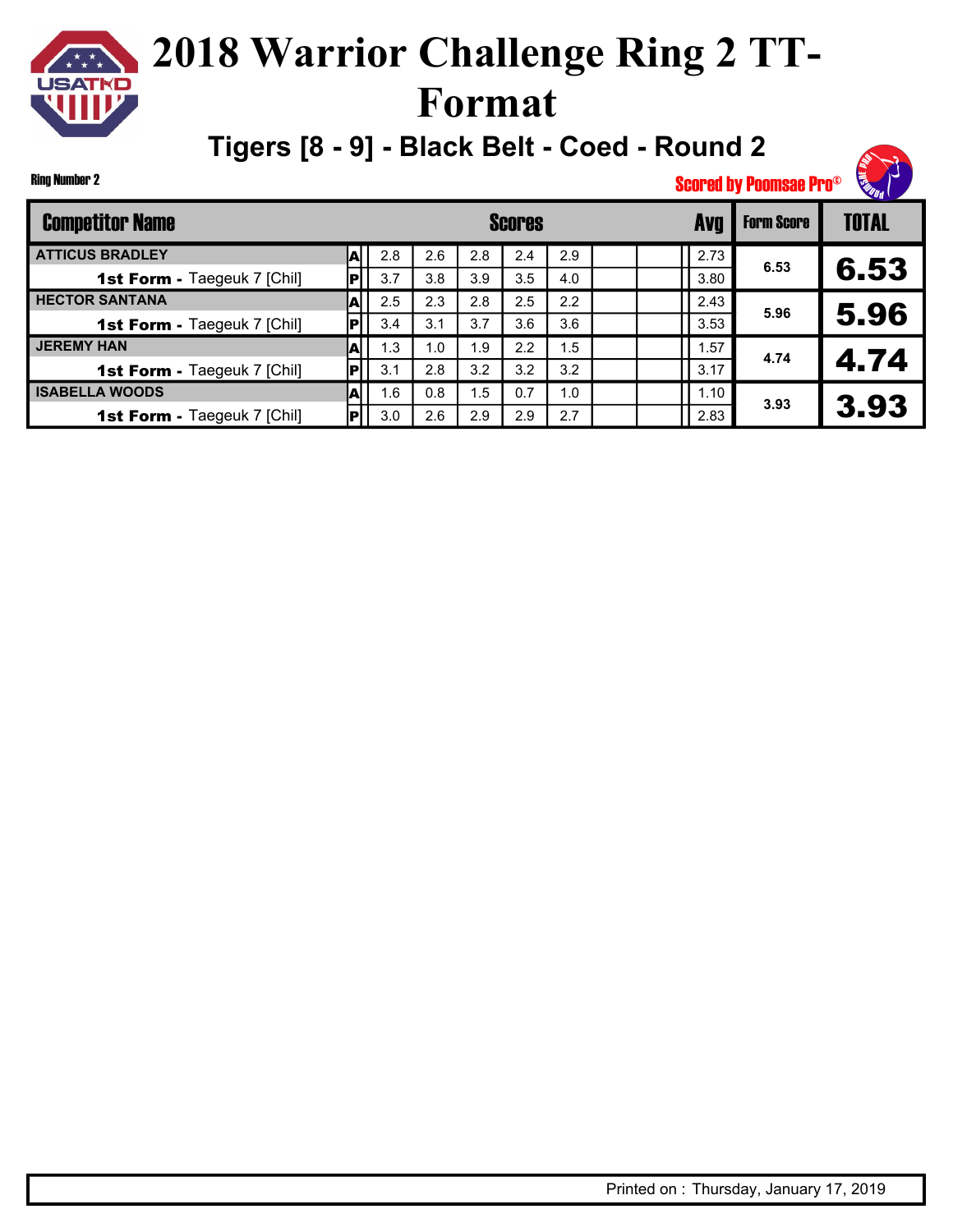## **2018 Warrior Challenge Ring 2 TT-Format**

**Tigers [8 - 9] - Black Belt - Coed - Round 3**

Ring Number 2

| <b>Competitor Name</b>            |    |     |     |     | <b>Scores</b> |     |  | <b>Avg</b> | <b>Form Score</b> | <b>TOTAL</b> |
|-----------------------------------|----|-----|-----|-----|---------------|-----|--|------------|-------------------|--------------|
| <b>ATTICUS BRADLEY</b>            | т  | 2.8 | 2.0 | 2.6 | 2.5           | 2.6 |  | 2.57       | 6.24              |              |
| <b>1st Form - Taegeuk 8 [Pal]</b> |    | 3.7 | 3.4 | 3.9 | 3.5           | 3.8 |  | 3.67       |                   | 6.24         |
| <b>HECTOR SANTANA</b>             | A  | 2.4 | 1.9 | 2.7 | 2.6           | 2.3 |  | 2.43       | 5.96              |              |
| <b>1st Form - Taegeuk 8 [Pal]</b> |    | 3.5 | 3.1 | 3.5 | 3.6           | 3.6 |  | 3.53       |                   | 5.96         |
| <b>JEREMY HAN</b>                 | A  | 1.5 | 1.2 | 1.6 | 1.4           | 2.0 |  | .50        | 4.57              |              |
| <b>1st Form - Taegeuk 8 [Pal]</b> |    | 3.1 | 3.0 | 3.1 | 2.9           | 3.1 |  | 3.07       |                   | 4.57         |
| <b>ISABELLA WOODS</b>             | Al | 0.0 | 0.0 | 0.0 | 0.6           | 0.2 |  | 0.07       | 2.40              |              |
| <b>1st Form - Taegeuk 8 [Pal]</b> |    | 2.4 | 2.2 | 2.4 | 2.7           | 1.5 |  | 2.33       |                   | 2.40         |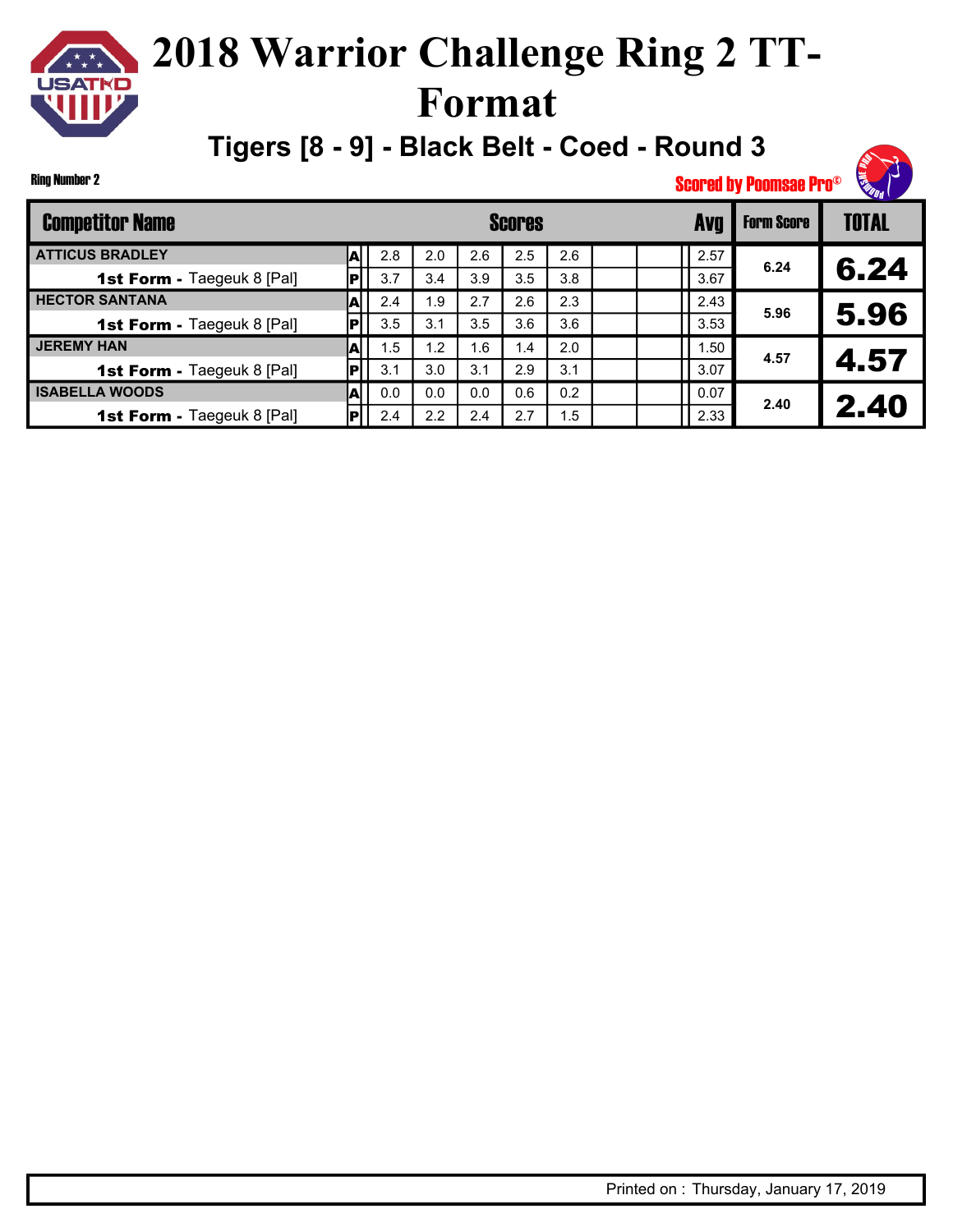## **2018 Warrior Challenge Ring 2 TT-Format**

**Tigers [8 - 9] - Black Belt - Coed - Round 4**

#### Ring Number 2

| <b>Competitor Name</b> |   |     |     |     | <b>Scores</b> |     |  |      | <b>Form Score</b> | <b>TOTAL</b> |
|------------------------|---|-----|-----|-----|---------------|-----|--|------|-------------------|--------------|
| <b>HECTOR SANTANA</b>  | A | 2.4 | 2.0 | 2.3 | 2.7           | 2.4 |  | 2.37 |                   |              |
| 1st Form - Koryo       |   | 3.6 | 3.5 | 3.3 | 3.7           | 3.6 |  | 3.57 | 5.94              | 5.94         |
| <b>ATTICUS BRADLEY</b> | A | 1.9 | 2.4 | 2.5 | 2.0           | 2.4 |  | 2.27 | 5.84              |              |
| 1st Form - Koryo       |   | 3.5 | 3.7 | 3.8 | 3.3           | 3.5 |  | 3.57 |                   | 5.84         |
| <b>JEREMY HAN</b>      |   | 0.0 | 1.2 | 1.5 | 1.0           | 2.1 |  | 1.23 | 4.30              |              |
| 1st Form - Koryo       |   | 2.9 | 3.1 | 3.2 | 2.9           | 3.2 |  | 3.07 |                   | 4.30         |
| <b>ISABELLA WOODS</b>  | и | 0.6 | 0.8 | 0.3 | 0.4           | 0.0 |  | 0.43 | 3.10              |              |
| 1st Form - Koryo       |   | 3.0 | 2.6 | 2.6 | 2.8           | 2.3 |  | 2.67 |                   | 3.10         |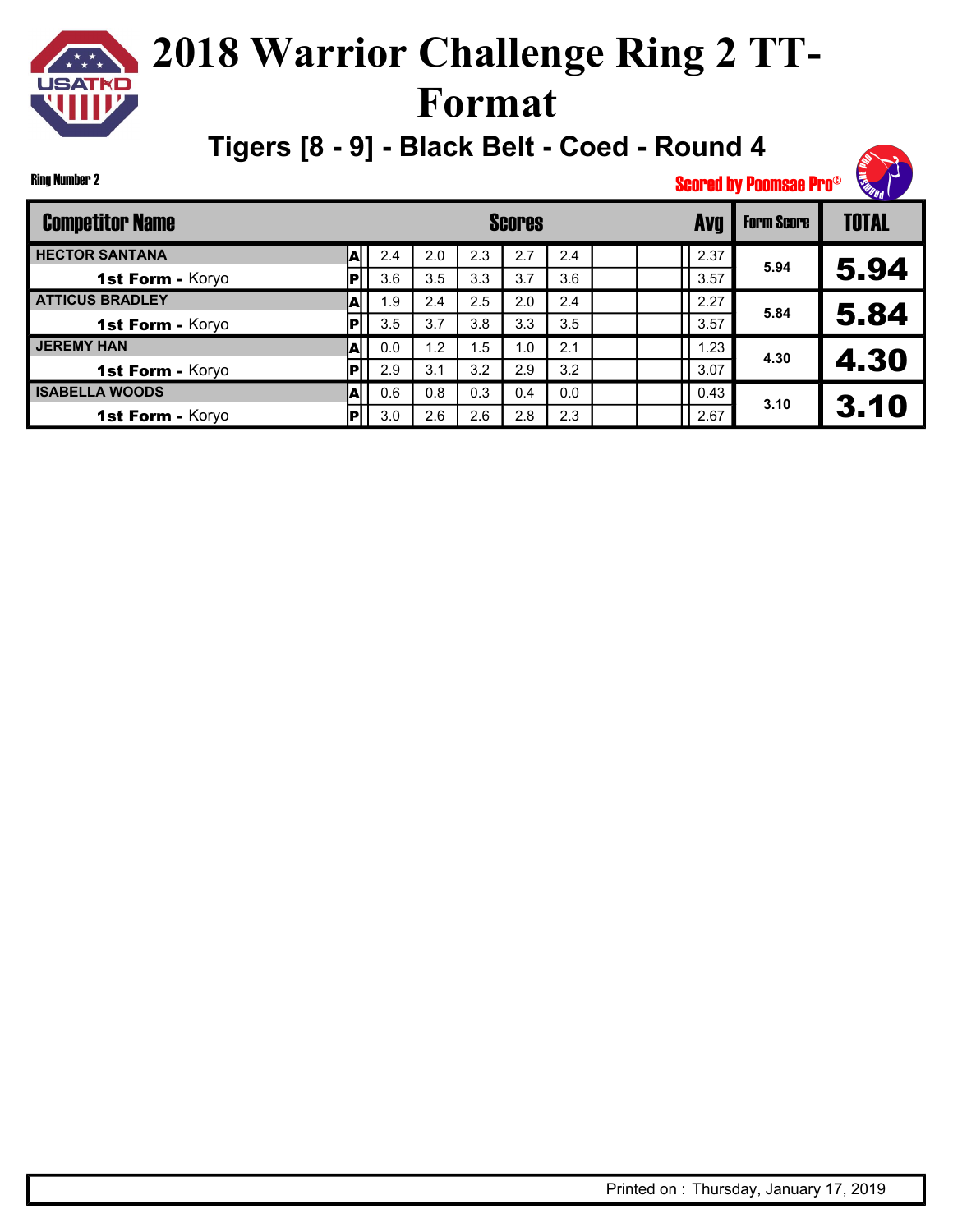

**Youth [10 -11] - Red Belt - Male - Round 1**

Ring Number 2

| <b>Competitor Name</b>           |   |     |      |                 | Scores |     |  |      | <b>Form Score</b> | <b>TOTAL</b> |
|----------------------------------|---|-----|------|-----------------|--------|-----|--|------|-------------------|--------------|
| <b>SHAHIN SARAMAGHAN</b>         | A | 2.5 | 2.3  | 2.2             | 3.0    | 2.9 |  | 2.57 | 6.27              |              |
| <b>1st Form - Taegeuk 5 [Oh]</b> |   | 3.5 | 3.6  | 3.5             | 4.0    | 4.2 |  | 3.70 |                   | 6.27         |
| <b>TUANKIET NGO</b>              | м | 2.8 | 2.4  | 2.4             | 2.7    | 2.6 |  | 2.57 | 5.97              |              |
| <b>1st Form - Taegeuk 5 [Oh]</b> |   | 3.3 | 3.5  | 3.3             | 3.4    | 3.6 |  | 3.40 |                   | 5.97         |
| <b>DEVEN PATEL</b>               |   | 1.0 | l .3 | $\overline{.4}$ | 1.0    | 1.5 |  | 1.23 | 4.13              |              |
| <b>1st Form - Taegeuk 5 [Oh]</b> |   | 3.0 | 2.7  | 2.8             | 2.9    | 3.3 |  | 2.90 |                   | 4.13         |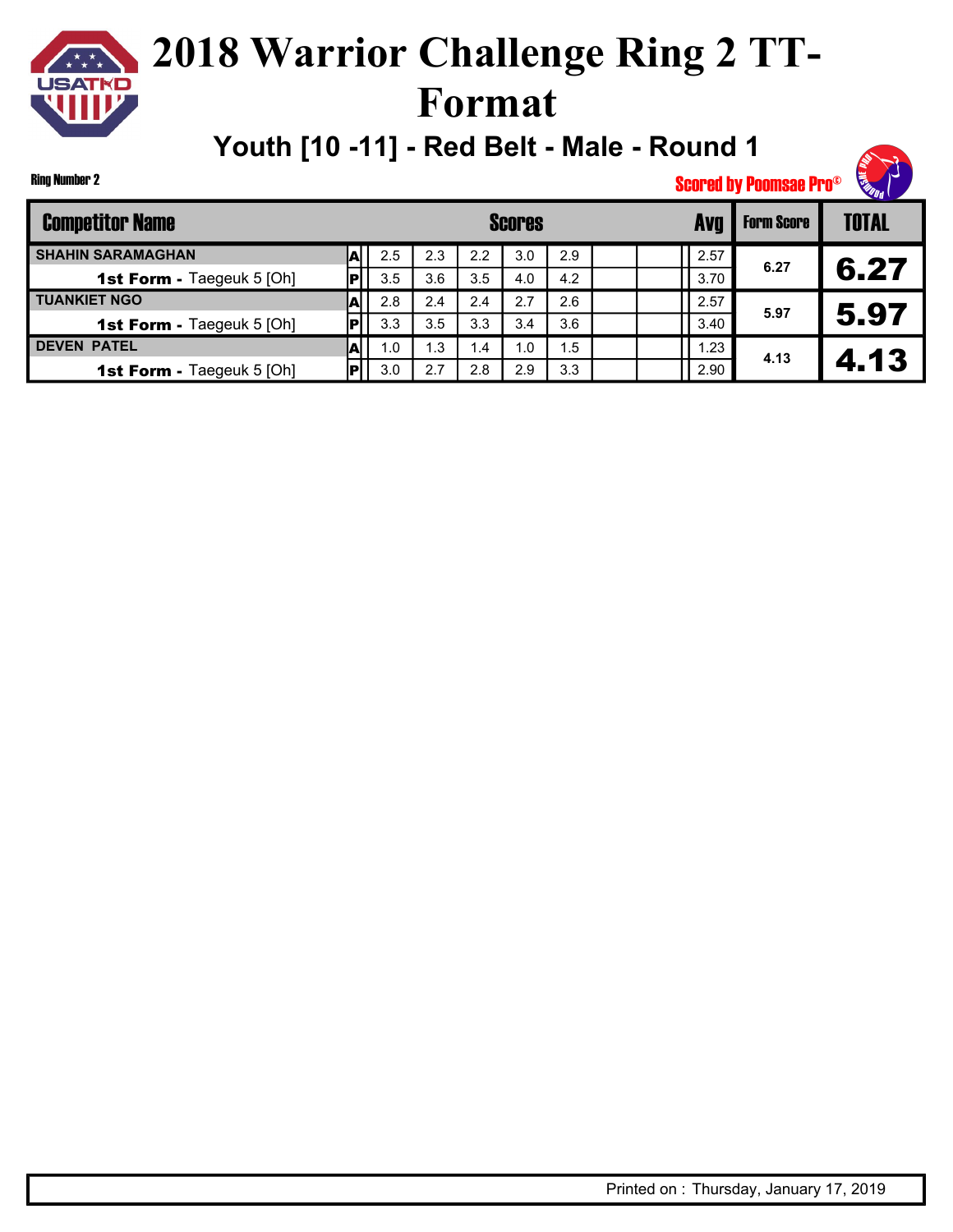

**Youth [10 -11] - Red Belt - Male - Round 2**

Ring Number 2

| <b>Competitor Name</b>            |     |     |     |     | <b>Scores</b> |     |      | <b>Form Score</b> | <b>TOTAL</b> |
|-----------------------------------|-----|-----|-----|-----|---------------|-----|------|-------------------|--------------|
| <b>SHAHIN SARAMAGHAN</b>          |     | 3.0 | 2.8 | 2.9 | 2.9           | 2.8 | 2.87 |                   |              |
| 1st Form - Taegeuk 6 [Yuk]        |     | 3.7 | 3.6 | 3.9 | 3.2           | 3.9 | 3.73 | 6.60              | 6.60         |
| <b>TUANKIET NGO</b>               | m   | 2.9 | 2.3 | 2.6 | 3.0           | 2.6 | 2.70 | 6.23              |              |
| <b>1st Form - Taegeuk 6 [Yuk]</b> |     | 3.4 | 3.5 | 3.6 | 3.5           | 3.6 | 3.53 |                   | 6.23         |
| <b>DEVEN PATEL</b>                | .A∣ | 2.4 | . 5 | 1.7 | 1.5           | 1.3 | 1.57 | 4.40              |              |
| <b>1st Form - Taegeuk 6 [Yuk]</b> |     | 3.0 | 2.8 | 2.8 | 2.7           | 2.9 | 2.83 |                   | 4.40         |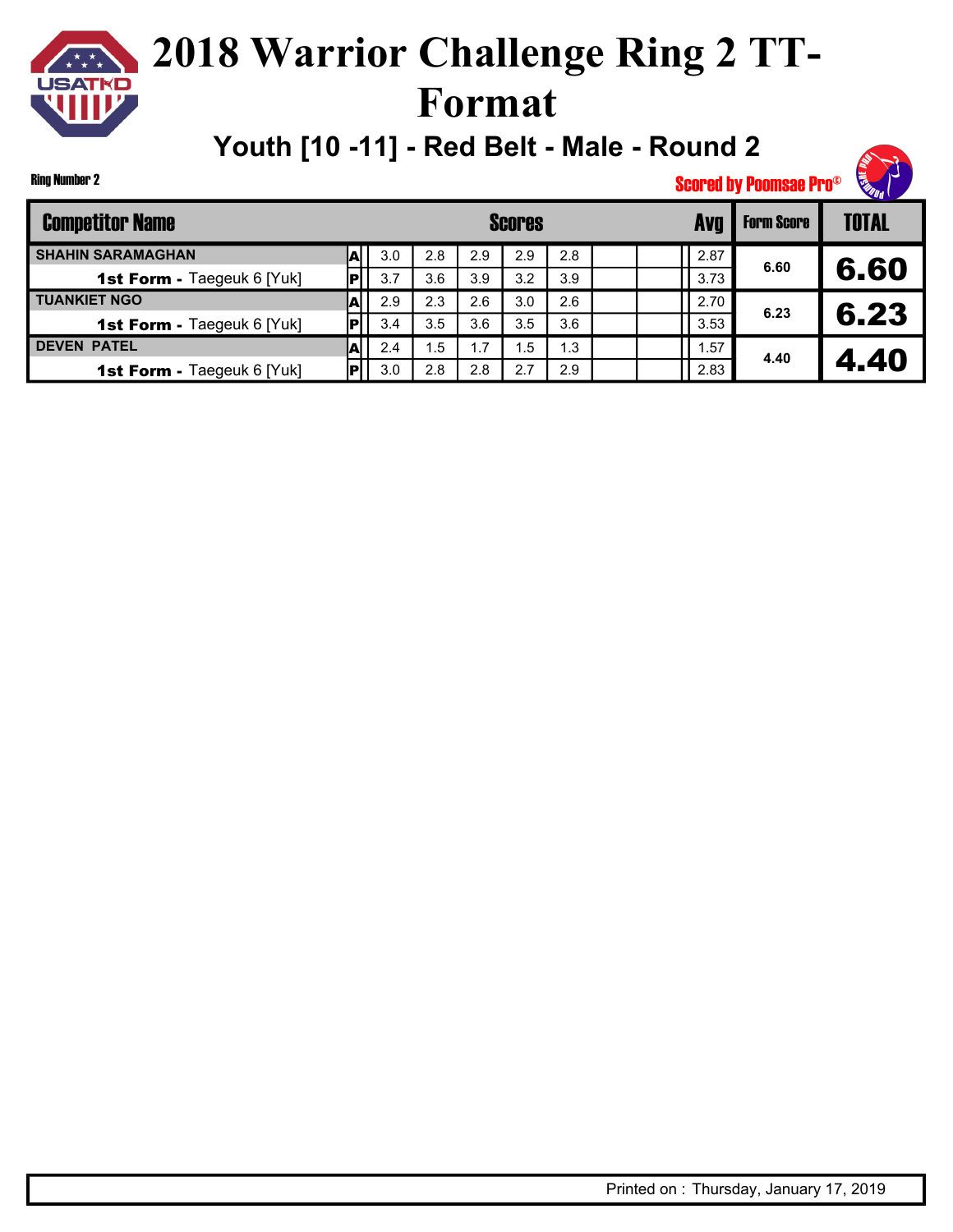

Ring Number 2

## **2018 Warrior Challenge Ring 2 TT-Format**

**Youth [10 -11] - Red Belt - Male - Round 3**



| <b>Competitor Name</b>             |     |     |     |     | <b>Scores</b> |     |      |              | <b>Form Score</b> | <b>TOTAL</b> |
|------------------------------------|-----|-----|-----|-----|---------------|-----|------|--------------|-------------------|--------------|
| <b>SHAHIN SARAMAGHAN</b>           | AI  | 2.6 | 2.6 | 2.8 | 2.7           | 2.7 | 2.67 |              | 6.44              |              |
| <b>1st Form - Taegeuk 7 [Chil]</b> |     | 3.7 | 3.6 | 3.9 | 4.0           | 3.7 | 3.77 |              |                   | 6.44         |
| <b>TUANKIET NGO</b>                | м   | 2.6 | 2.8 | 2.7 | 2.4           | 2.4 | 2.57 |              | 5.90              |              |
| <b>1st Form - Taegeuk 7 [Chil]</b> |     | 3.3 | 3.7 | 3.4 | 3.0           | 3.3 | 3.33 |              |                   | 5.90         |
| <b>DEVEN PATEL</b>                 | .AI | 0.7 | . 3 | 1.5 | 1.2           | 1.1 | 1.20 |              |                   |              |
| <b>1st Form - Taegeuk 7 [Chil]</b> |     | 3.0 | 2.7 | 2.7 | 2.7           | 2.9 |      | 3.97<br>2.77 |                   | 3.97         |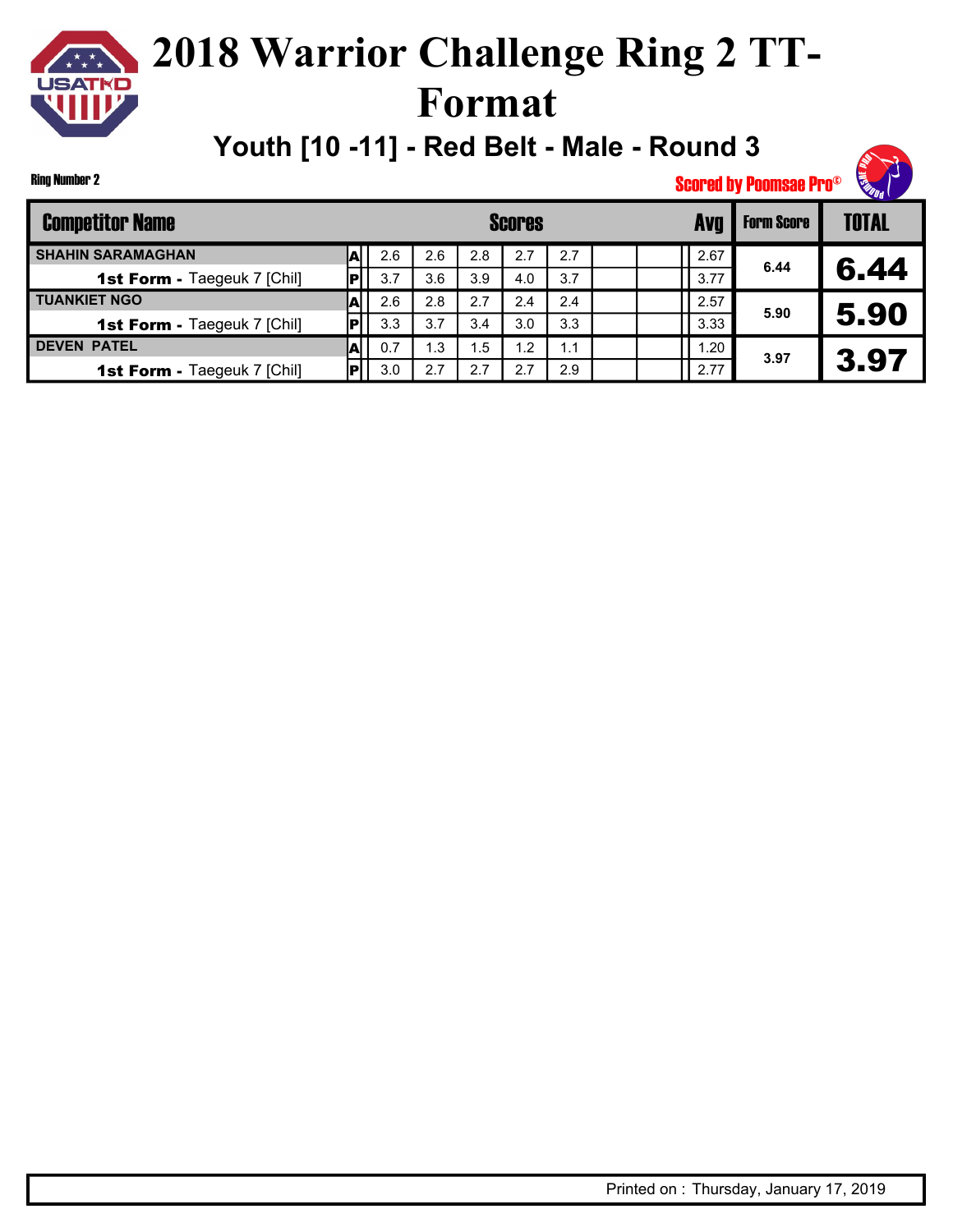

**Youth [10 -11] - Red Belt - Male - Round 4**



Ring Number 2

| <b>Competitor Name</b>            |   |     |     |     | <b>Scores</b> |     |      | <b>Form Score</b> | <b>TOTAL</b> |
|-----------------------------------|---|-----|-----|-----|---------------|-----|------|-------------------|--------------|
| <b>SHAHIN SARAMAGHAN</b>          | A | 2.3 | 2.5 | 2.7 | 2.2           | 2.5 | 2.43 |                   |              |
| <b>1st Form - Taegeuk 8 [Pal]</b> |   | 3.6 | 3.6 | 3.8 | 3.5           | 3.7 | 3.63 | 6.06              | 6.06         |
| <b>TUANKIET NGO</b>               | A | 2.1 | 2.8 | 2.5 | 2.3           | 2.0 | 2.30 | 5.77              |              |
| <b>1st Form - Taegeuk 8 [Pal]</b> |   | 3.2 | 3.6 | 3.5 | 3.4           | 3.5 | 3.47 |                   | 5.77         |
| <b>DEVEN PATEL</b>                | A | 1.2 | .5  | 1.0 | .5            | 0.7 | 1.23 | 4.03              |              |
| <b>1st Form - Taegeuk 8 [Pal]</b> |   | 3.0 | 2.8 | 2.6 | 2.5           | 3.0 | 2.80 |                   | 4.03         |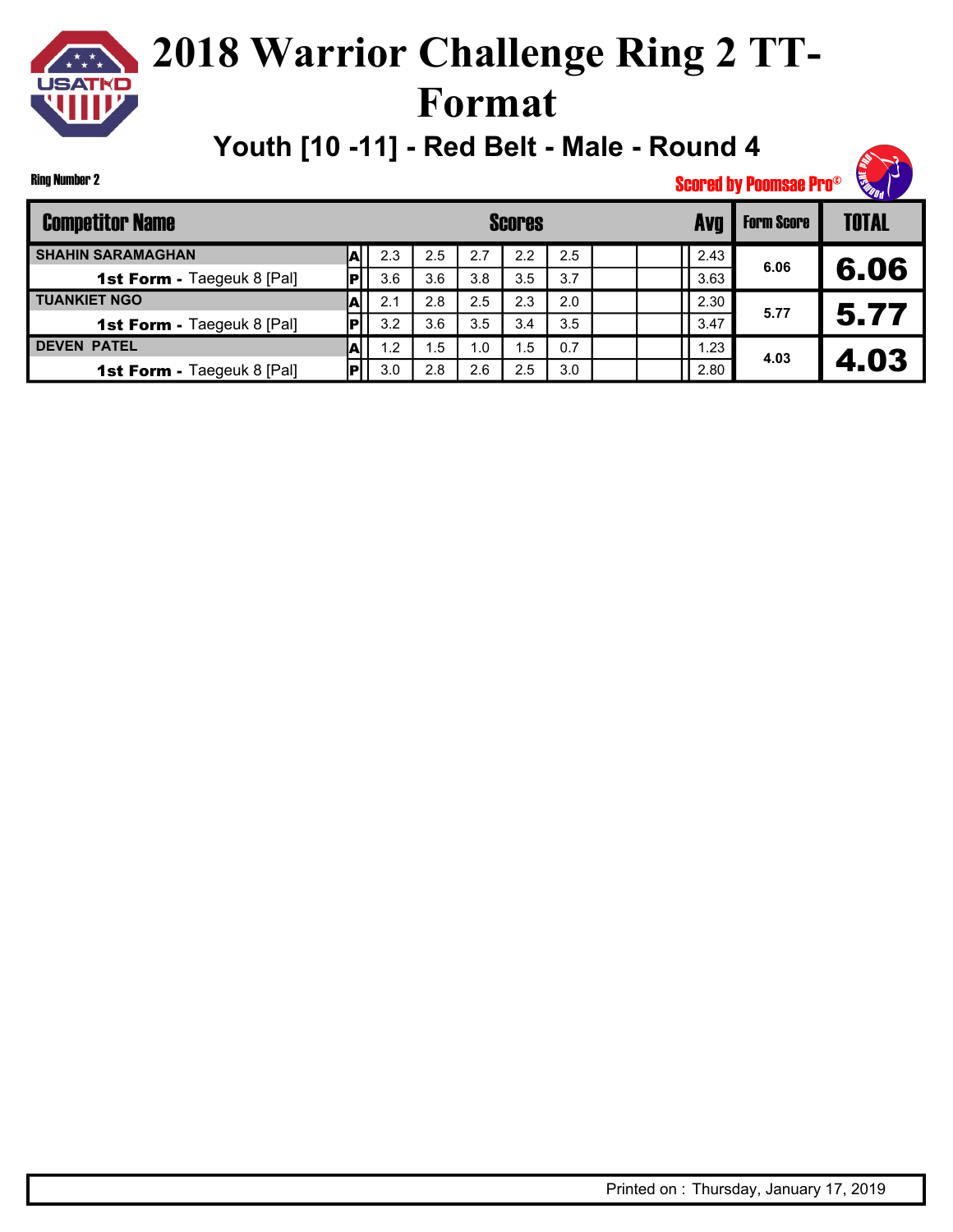

Ring Number 2

## **2018 Warrior Challenge Ring 2 TT-Format**

**Youth [10 -11] - Black Belt - Coed - Round 1**



| <b>Competitor Name</b>             |     |     | <b>Scores</b> | <b>Form Score</b> | <b>TOTAL</b> |      |      |      |
|------------------------------------|-----|-----|---------------|-------------------|--------------|------|------|------|
| D. SONG / K. YANG / M. YANG        | 2.8 | 2.7 | 2.6           | 2.6               | 2.8          | 2.70 |      |      |
| <b>1st Form - Taegeuk 7 [Chil]</b> | 3.7 | 3.6 | 4.0           | 3.7               | 3.6          | 3.67 | 6.37 | 6.37 |
| H. NGUYEN / M. HUYNH / S, BOJCIC   | 2.2 | 2.2 | 2.2           | 2.6               | 2.3          | 2.23 |      |      |
| <b>1st Form - Taegeuk 7 [Chil]</b> | 3.4 | 3.5 | 3.7           | 3.4               | 3.5          | 3.47 | 5.70 | 5.70 |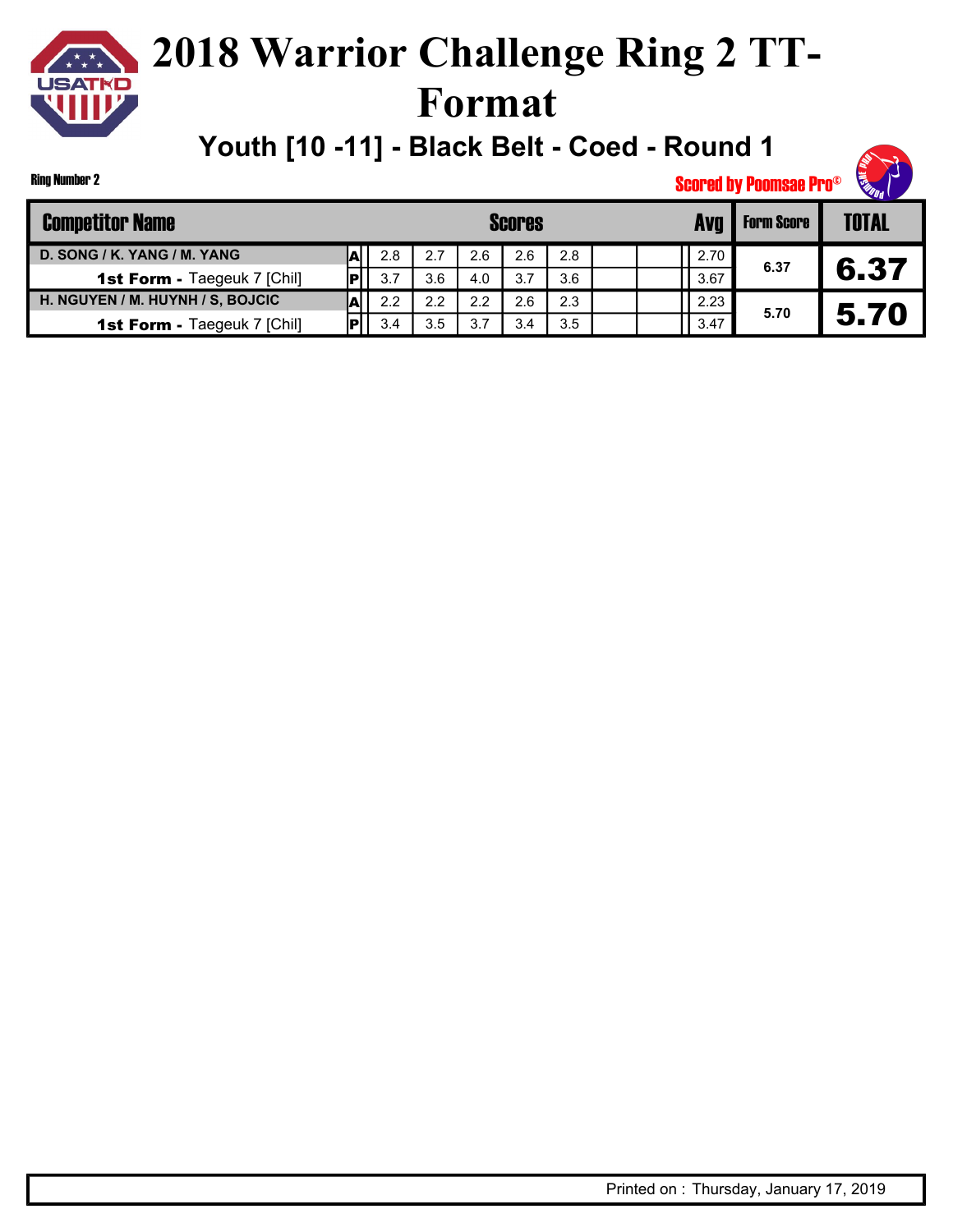

Ring Number 2

## **2018 Warrior Challenge Ring 2 TT-Format**

**Youth [10 -11] - Black Belt - Coed - Round 2**



| <b>Competitor Name</b>           |     |      | <b>Scores</b> | <b>Form Score</b> | <b>TOTAL</b> |      |      |      |
|----------------------------------|-----|------|---------------|-------------------|--------------|------|------|------|
| D. SONG / K. YANG / M. YANG      | 1.8 | 2.1  | 2.1           | 2.7               | 2.3          | 2.17 |      |      |
| 1st Form - Koryo                 | 3.6 | 3.6  | 3.8           | 3.3               | 3.7          | 3.63 | 5.80 | 5.80 |
| H. NGUYEN / M. HUYNH / S, BOJCIC | 2.3 | 9. ا | 1.9           | 2.4               | 2.2          | 2.13 | 5.60 |      |
| 1st Form - Koryo                 | 3.5 | 3.4  | 3.5           | 3.5               | 3.3          | 3.47 |      | 5.60 |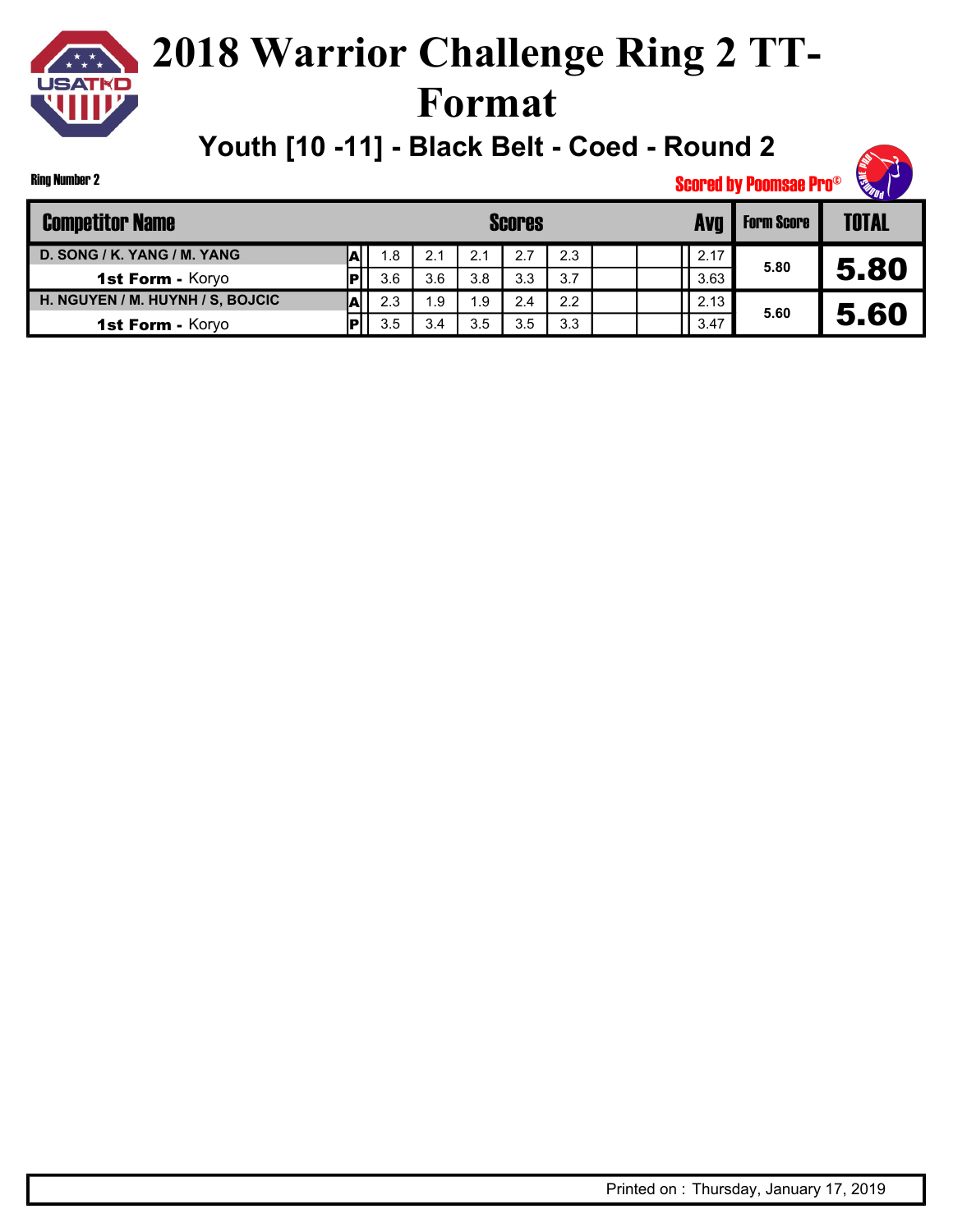

**Youth Pairs [10 -11] - Black Belt - Coed - Round 1**



| <b>Competitor Name</b>             |   | <b>Scores</b> |      |     |     |     |  |  | <b>Form Score</b> | <b>TOTAL</b> |      |
|------------------------------------|---|---------------|------|-----|-----|-----|--|--|-------------------|--------------|------|
| H. SANTANA / S. SARAMGHA           |   | 2.6           | 2.7  | 2.8 | 2.6 | 3.2 |  |  | 2.70              |              |      |
| <b>1st Form - Taegeuk 7 [Chil]</b> |   | 3.7           | 3.5  | 3.6 | 3.7 | 3.7 |  |  | 3.67              | 6.37         | 6.37 |
| C. YBARRA / L. TYSON               | A | 2.0           | 9. ا | 1.9 | ∣.5 | 2.0 |  |  | 1.93              |              |      |
| <b>1st Form - Taegeuk 6 [Yuk]</b>  |   | 3.0           | 2.7  | 2.9 | 3.3 | 3.2 |  |  | 3.03              | 4.96         | 4.96 |
| I. WOODS / M. ERICKSON             |   | 1.5           | 0.8  | 0.8 | 0.6 | 1.7 |  |  | 1.03              |              |      |
| <b>1st Form - Taegeuk 7 [Chil]</b> |   | 3.1           | 2.9  | 2.9 | 3.0 | 3.2 |  |  | 3.00              | 4.03         | 4.03 |